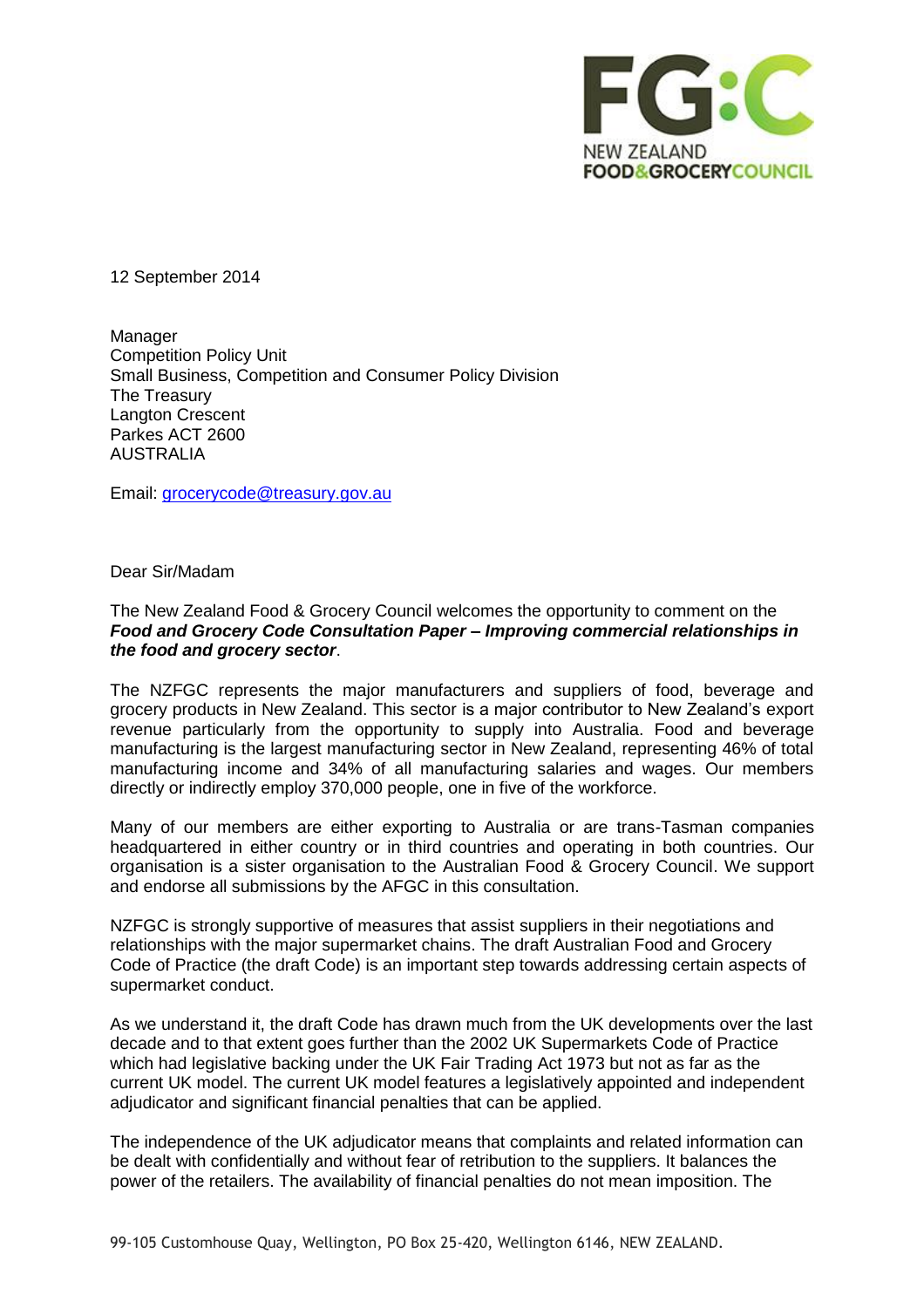existence of substantial financial penalties are considered incentive enough to encourage compliance.

Comparisons between the UK Code and the draft Code show parallel coverage in most other areas.

One of the purposes of the draft Code is to "promote and support good faith in commercial dealings between retailers and suppliers". This is expanded to some extent in clause 25 *Obligation to deal lawfully and in good faith* which sets out expectations relating to duress and the need by suppliers for certainty. Further provisions concerning expectations of 'good faith' or agreed guidance could assist the operation of the Code, particularly to provide suppliers with an appreciation of the expectations they might have of retailers. The questions that provisions or commonly understood guidance might cover is whether 'good faith' is about any or all of the following:

- a duty to act reasonably in negotiating
- treating others in the way you would like to be treated, with respect
- neither party treating the other in a degrading or humiliating manner
- acting honestly, openly, and without hidden or ulterior motives
- being constructive and cooperative
- being proactive in providing each other with relevant information and consider all information provided
- responding promptly and thoroughly to reasonable requests and concerns
- keeping an open mind, listening to each other and being prepared to change opinion about a particular situation or behaviour

Good faith generally involves using practical common sense. It is likely that the key outcome of promoting good faith is that it reduces the risk of conflict and problems.

#### **Specific comments**

Importantly, the draft Code has provisions concerning the obligations of supermarkets about their home/own Brands such as intellectual property, confidentiality, transparency of range and shelf space allocation although no provisions for obligations relating to the resolution of consumer complaints and any associated payments. We support these provisions.

It is of interest that many of the protections in the draft Code can be overridden if the 'relevant grocery supply agreement provides' otherwise. These and similar clauses would seem to undermine the intent of the protections. They relate specifically to clauses 12, 13, 14, 16, 17, 18, and 19.

#### *Retrospective payments (clause 11)*

Retrospective payments are a current topic of interest in both Australia and New Zealand. Governments can generally not apply fees, levies or charges retrospectively and it is therefore disconcerting that retrospective payments can still be applied to the supplier, even though the criteria require that the circumstances for such payments must be beyond the control of the retailer. There is no countervailing criteria for the retailer to make payments to the supplier for circumstances that might be beyond the suppliers' control. A force majeure clause might have addressed this concern in part for suppliers.

#### *Limited circumstances for payments as a condition of being a supplier (clause 13)*

The retailer can require a supplier to make any payment as a condition of stocking or listing the supplier's grocery products so long as such a payment reflects a reasonable estimate by the retailer of the costs and risks to the retailer of stocking, displaying or listing. This provision seems heavily weighted in the retailer's favour without any balancing criteria for the